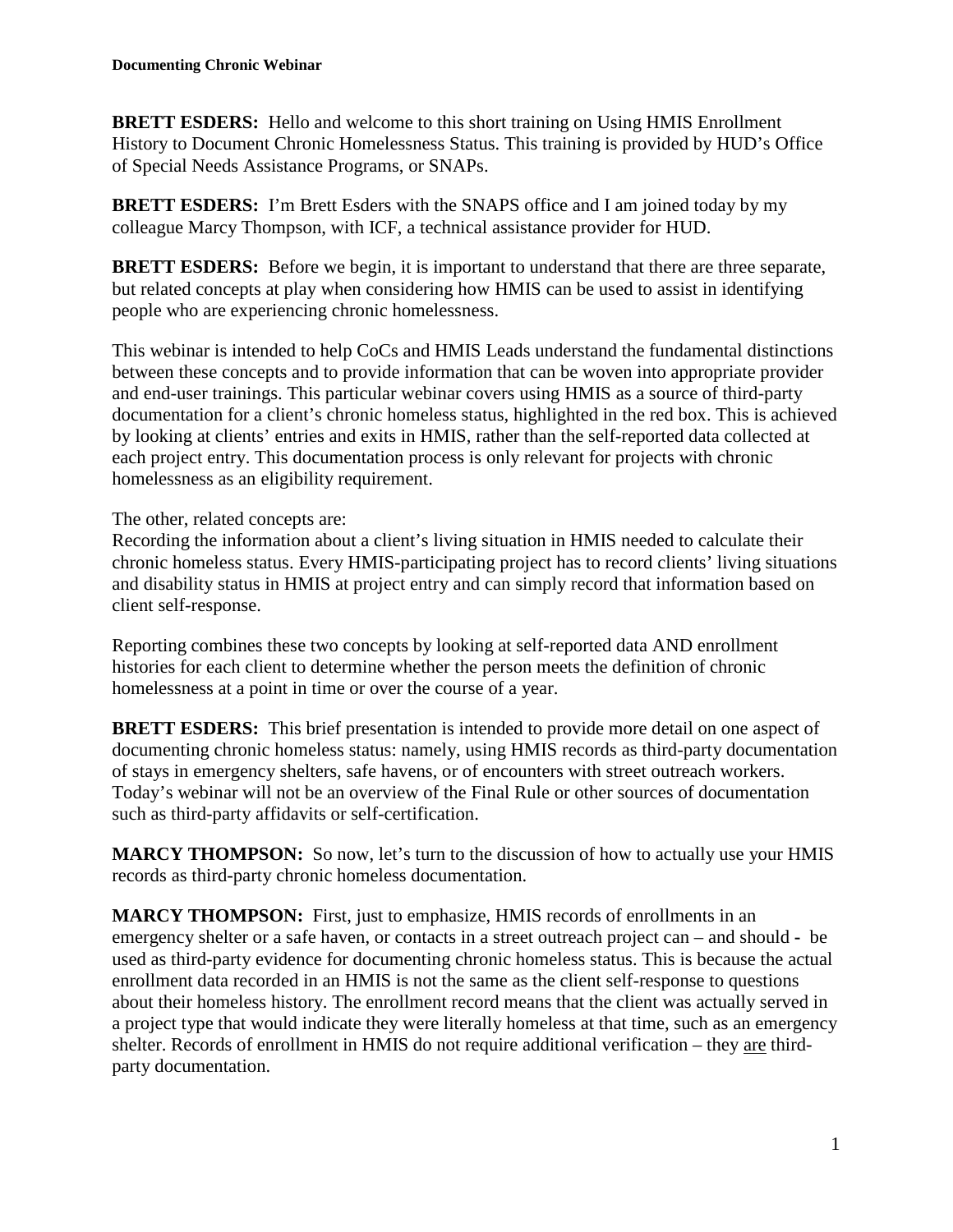So, as we've discussed in the past, one night in an emergency shelter or Safe Haven or one contact by a street outreach provider is sufficient to serve as documentation for that entire month. This means that if the HMIS shows even just one street outreach contact during the month that you're done documenting for that month, unless there is evidence of a break. So, evidence of a break could be that the client is self-reporting that they were living in permanent housing for some period of time during the month, or the client's HMIS record shows, for example, a stay in PSH for three weeks within a month, then only the remaining balance that month could count as time homeless, and the rest would constitute a break.

It's recommended that you review HMIS records together with the client as you work to build a housing history and collect documentation. Doing this will likely be far more helpful than simply asking "how many times have you been homeless in the last 3 years" because walking through the client's housing history within HMIS may actually help them recall other details and dates that they otherwise not have thought to mention.

**MARCY THOMPSON:** There are lots of benefits to using HMIS data as documentation, but there are also some caveats:

So in a Continuum of Care with low HMIS participation rates, the HMIS will not provide a complete representation of time spent in projects. It should always be considered a starting point for documentation.

The validity of the HMIS data depends on the accuracy and timeliness of the data entry. Project start dates, housing move-in dates, and exit dates are all frequently reported as problematic with respect to timeliness. And these elements are particularly critical when documenting chronic homelessness using HMIS.

A gap in documentation does not necessarily constitute a break in homelessness. It may reflect time living on the streets where the person was not contacted by a street outreach provider, time spent in a project that does not participate in HMIS, or time experiencing homelessness in another CoC. In other words, to the extent a month is documented in HMIS without evidence of break, the provider does not need to seek out other sources of documentation. However, if a month is not documented in HMIS, the provider should and can seek out other documentation in order to to complete the documentation process.

**BRETT ESDERS:** Based on questions we've received about how to use HMIS data as documentation, we have realized the need for more specific guidance. To help, we have developed detailed reporting specifications for an HMIS Client-Level Length of Time Homeless Report, pulling together all the data that would be needed to show whether a given month is documented as homeless, documented as not homeless, or lacking any documentation at all. The specifications have been provided to HMIS vendors. This report is entirely optional, however, HMIS Leads should work with their vendor to determine if producing it is useful for their CoC. The specifications are available so that if vendors and CoCs choose to produce this report, it will be consistent with HUD's expectations. CoCs that choose not to produce this report can also use the logic detailed in the specifications to review HMIS records and determine if they meet HUD's standards for serving as  $3<sup>rd</sup>$  party documentation.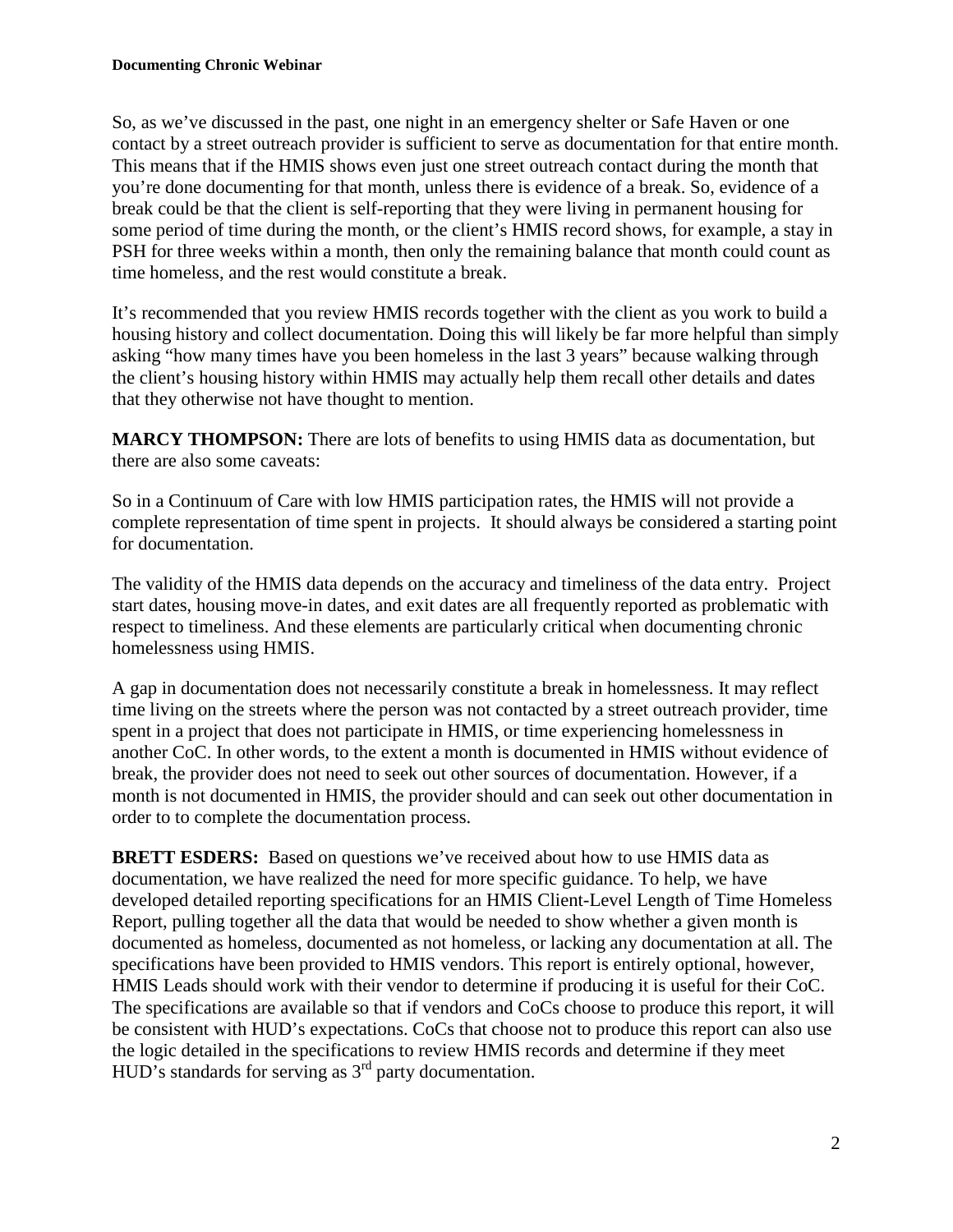**BRETT ESDERS:** The report is broken into two parts. The first part of the report shows the rollup of a client's status in each month over a three year period. An "X" is used to indicate if any of the following occurred during that month:

- There was a documented street outreach or shelter status based on an HMIS enrollment that provides evidence of a client's stay there. It does not include any information selfreported by the client. In months that include time in a shelter or on the streets and no breaks, this may be used as documentation of chronic status for that month without additional verification.
- There was a self-reported street or shelter stay based on any self-reported 3.917 Living Situation data collected during the three-year period. This section is only used to fill in days not documented by HMIS entry and exit data. While this self-reported status does not constitute third-party HMIS documentation, if there is no documented street outreach contact, emergency shelter, or safe haven stay in the month, this may help in collecting accurate information for a new enrollment and in identifying potential sources of additional documentation.
- There is a documented break based on an HMIS record of 7 or more consecutive nights in permanent or transitional housing. If such a break is reflected in the HMIS within the last year, the client no longer meets the chronic homeless "consecutive time" definition. Staff should look for additional breaks to determine if the client has been homeless four or more separate times (for a total of 12 or more months) within the last three years. Additional documented breaks identified in the report can help support that, along with the fourth column showing…
- ... self-reported or potential breaks. This column is used to indicate that the client's response to a Living Situation data element at one or more project entries in the threeyear period indicates a *non*-street or shelter living situation which lasted long enough to meet the definition of a break. These responses may not be entirely accurate, and should not be considered hard evidence of a break, but they can help the client recall additional periods of living in non-street or shelter situations.

**BRETT ESDERS:** The second table in the report provides detail on each time the client changed their living situation.

Each row in the display provides a description of the living situation and the first night and last night the client experienced it. This detail is intended to provide more backup to the month-bymonth view and can be used to support client recall or aid staff in locating providers who may be able to provide third-party documentation when HMIS records are not available.

Let's walk through two examples for two separate clients to help us understand the report more fully…

**BRETT ESDERS:** Let's start with Bob. Bob is entering permanent supportive housing from a shelter on December  $31<sup>st</sup>$ . At his intake interview, he tells us that he has been living on the streets or in shelters for the last year. His HMIS records show a series of shelter enrollments and street outreach contacts over the last year. Based on categorizing each of these records according to the programming specifications, the resulting summary table shows…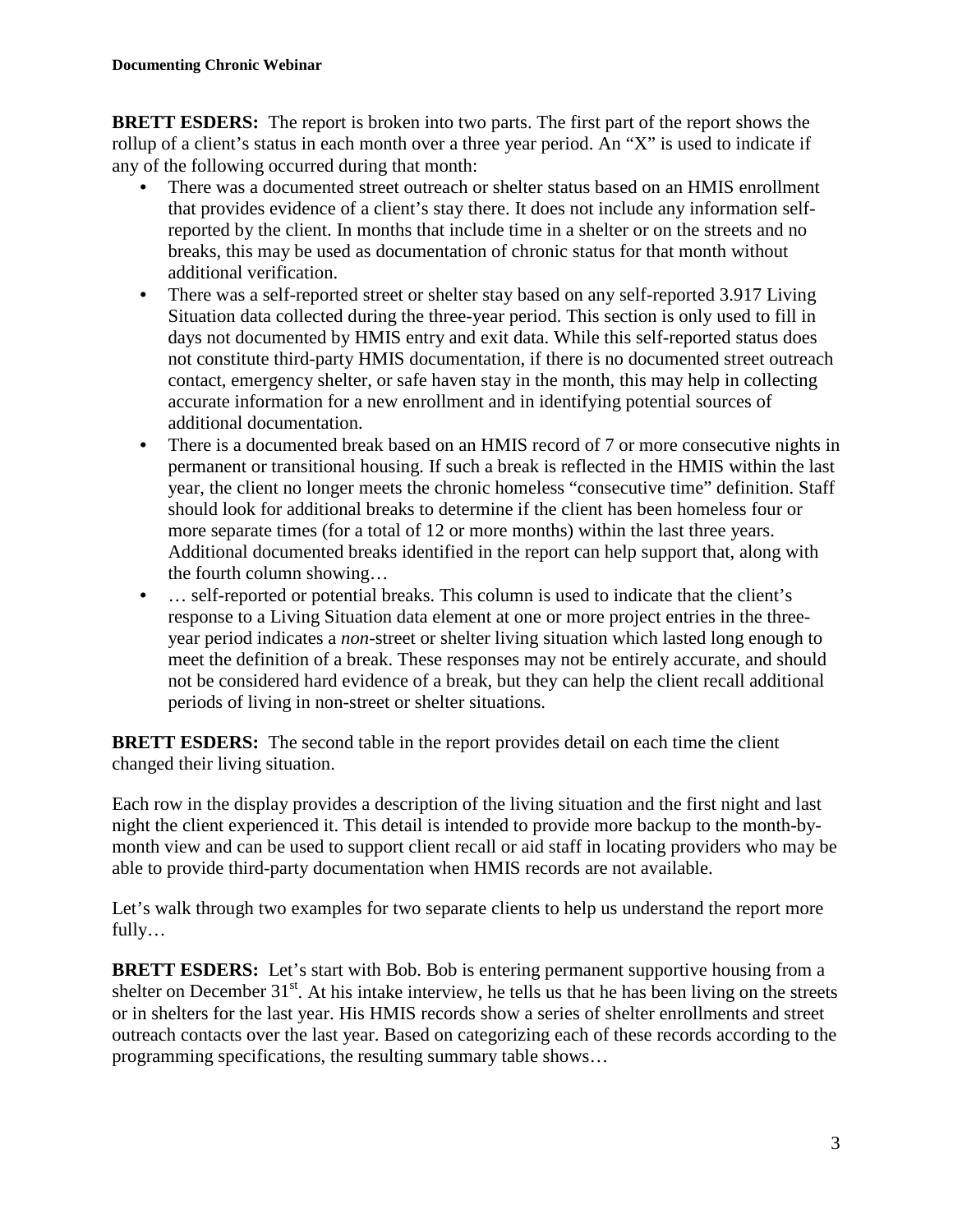**BRETT ESDERS:** ... that December, September, April through July, and January (7 months) have at least one encounter that counts toward documenting his chronic status. The report also shows that Bob has no documented breaks during the time that he tells us he was continuously homeless. So there are five months that are not documented through the HMIS, and we are then left with at least two months that will require pursuing third-party documentation…because remember, all heads of households may have up to 3 months of their time in shelter, safe havens, or on the streets documented by self-report. Obtaining the documentation may mean working with the street outreach providers the client is familiar with or, if no other documentation is available, working with the client on self-certification. If the provider cannot document at least 9 of the months using HMIS or other 3<sup>rd</sup> party documentation, the project may still serve the client because up to 25% of clients in a project may rely on self-certification entirely.

**MARCY THOMPSON:** Now let's talk about Jane. Jane tells us she's been in and out of homelessness for the last several years. And her HMIS record definitely shows a series of shelter enrollments, street outreach contacts, but also shows some enrollments in permanent housing, and a few self-reported periods in jail that lasted longer than 90 days. Categorizing each of these records according to the programming specifications, the resulting summary table shows the following…

**MARCY THOMPSON:** … we see that December, September, July, June, and April have at least one encounter that counts as time spent living on the streets or in an emergency shelter. We can also see that Jane had one documented break in May. Let's look at the detail to understand further…

**MARCY THOMPSON:** Here we see the status view. The details show that, although she had four nights in permanent housing in November, this does not constitute a break, since a break has to be 7 nights or more. The May permanent housing enrollment, however, lasted from May  $8<sup>th</sup>$  to May  $19<sup>th</sup>$ , more than 7 nights, and so it does get a "Documented Break" status.

**MARCY THOMPSON:** So since there is evidence of a break in May, we now have to work with the client to determine if she meets the definition of chronically homeless using the episodic criteria. Because we now know that she does not meet the definition of chronic homelessness based on being continuously homeless over the last 12 months. So we need to find out if she had at least 4 occasions of residing on the streets, in an emergency shelter, or in a safe haven over the past 3 years for a total of 12 months:

- First thing we'll need to do is find at least two additional breaks in her experience of homelessness in the previous three year period. We can see that she's provided a response in February that would suggest a break, which is a good start.
- Assuming that there is another break in her history, she appears to have at least 7 additional months of homeless experience that would bring her to the required 12 month total. As with Bob, we will now need to pursue other third-party documentation sources to ensure that we have at least 9 months in total documented via  $3<sup>rd</sup>$  party sources.

**BRETT ESDERS:** The determination of time spent in an emergency shelter, safe havens, and on the streets, as well as identifying breaks and documenting these stays and breaks, can be time consuming. We hope that making these report specifications available to vendors and HMIS Leads will help providers in collecting required documentation. Even if the report isn't available